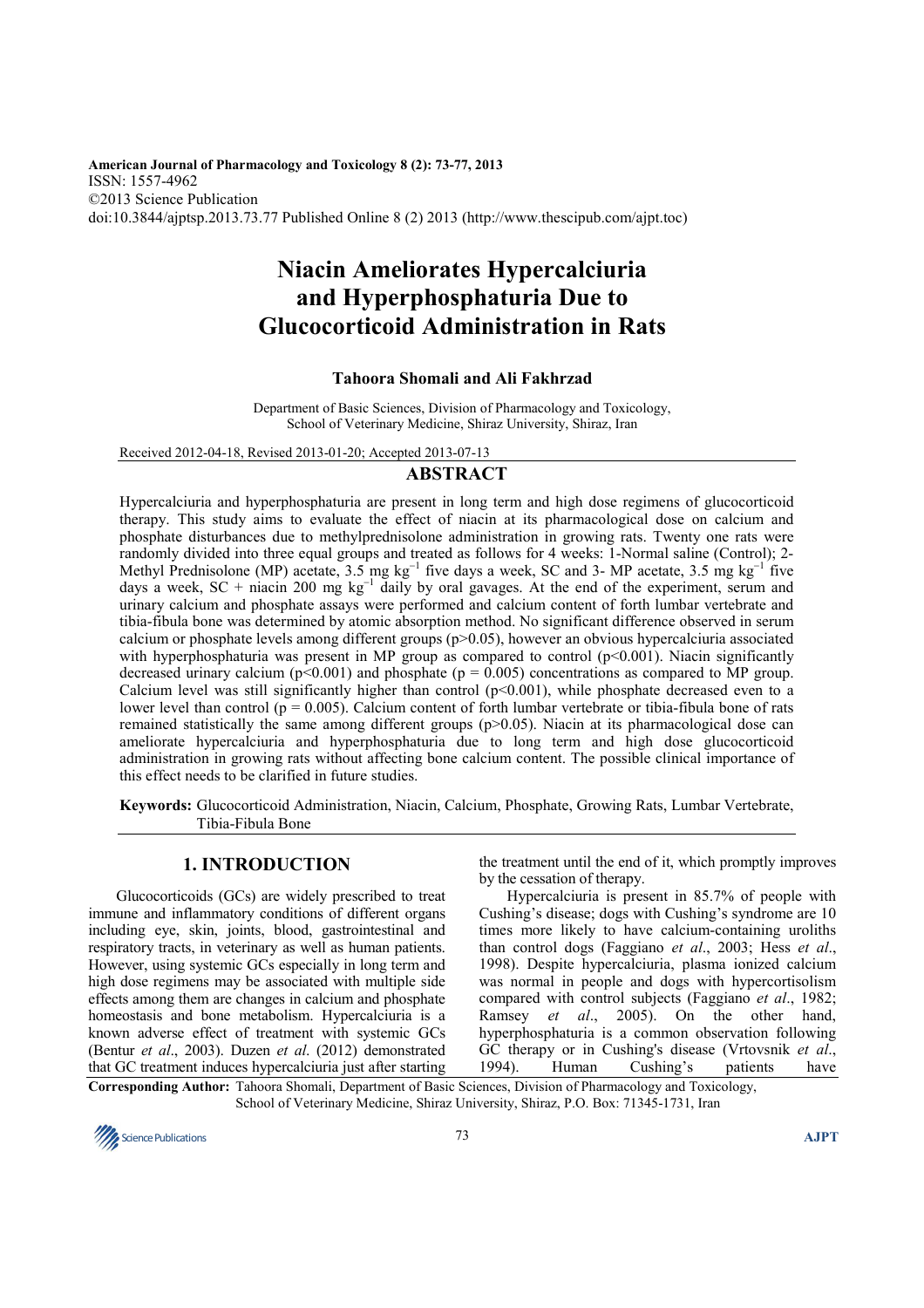hypophosphatemia whereas canine patients have elevated serum phosphorus (Smets *et al*., 2010).

 Niacin (Nicotinic acid or vitamin B3), which strongly increases HDL cholesterol levels and has a well-documented anti atherosclerotic effect, has attracted new interest. The discovery of the nicotinic acid receptor GPR109A, which has recently been renamed Hydroxy-Carboxylic Acid (HCA) receptor 2  $(HCA<sub>2</sub>)$  (Offermanns *et al.*, 2011) has led to new research activities into the mechanisms through which nicotinic acid exerts its pharmacological effects (Gille *et al*., 2008; Kamanna *et al*., 2009a). Recent studies have shown that the nicotinic acid receptor is expressed in various cells including adipocytes, several types of immune cells and keratinocytes. Evidence suggests that nicotinic acid has lipid-independent anti-inflammatory effects (Wu *et al*., 2010; Lukasova *et al*., 2011a). Although it has been demonstrated that niacin lowers serum phosphate in dialysis patients (Muller *et al*., 2007), the effects of this agent on calcium and phosphate imbalance due to GC administration has not been clarified yet.

 The present study aims to evaluate the effect of niacin on calcium and phosphate disturbances in growing rats treated with Methyl Prednisolone (MP).

#### **2. MATERIALS AND METHODS**

#### **2.1. Animals and Experimental Design**

 Twenty one female Sprague-Dawley rats with about three weeks of age and a mean body weight of 220 g were purchased from animal house of Shiraz Medical University, Shiraz, Iran. Rats were acclimatized for one week before the beginning of the experiment to the ambient conditions (temperature about 23°C and a 12h/12h, light/dark cycle). Animals had free access to tap water and standard rat chow diet prepared by Razi Vaccine and Serum Research Institute, Shiraz, Iran. After adaptation, rats were randomly divided into three equal groups  $(n = 7 \text{ each})$ and treated as follows for 4 weeks:

- Normal saline (Control)
- MP acetate (Aburaihan pharmaceutical Co., Tehran, Iran), 3.5 mg kg<sup>−</sup><sup>1</sup> five days a week, SC
- MP acetate,  $3.5 \text{ mg kg}^{-1}$  five days a week, SC + niacin (Novin Kavosh Mamtir Co., Tehran, Iran) 200 mg kg<sup>-1</sup> daily by oral gavages

 Procedures used in the present study are in accordance with institutional ethical guidelines of School of Veterinary Medicine, Shiraz University, for care and use of laboratory animals in experiments.



### **2.2. Determination of Calcium and Phosphate Levels in Serum and Urine**

 At the end of the experiment, rats were fasted over night and voiding urine samples collected in the morning and noon. Blood samples were collected under chloroform anesthesia by cardiac puncture. After centrifugation at 2000 rpm for 20 min, harvested sera were stored in -70°C until use. Calcium and phosphate assays in pooled urinary samples (morning and noon for each animal) and sera were performed by commercial colorimetric kits prepared by Ziest Chem Diagnostics, Tehran, Iran.

## **2.3. Determination of Calcium Content of Forth Lumbar Vertebrate and Tibia-Fibula Bone**

After blood collection, animals were euthanized by deepening anesthesia. Forth lumbar vertebrate and right tibia-fibula bone were removed and soft tissues were completely dissected. Bone samples were dried for two weeks at room temperature. Dry-Ashing was performed at 600°C for 8 h and samples were oxidized for 16 h at 100°C bath with a mixture of nitric acid 65% and perchloric acid 70% with 7/3 ratio, there after. Bone calcium content was determined by using an AA670 Shimadzu flame atomic absorption spectrophotometer.

#### **2.4. Statistical Analysis**

 Data were presented as mean±SD. Data analysis was carried out by using one-way ANOVA and Tukey's multiple comparison tests as the *post hoc* (SPSS 11.5 for windows software). Differences were considered significant at  $p<0.05$ .

# **3. RESULTS**

## **3.1. Calcium and Phosphate Levels in Serum and Urine**

 No significant difference observed in serum calcium or phosphate levels among different groups  $(p>0.05)$ , however; an obvious hypercalciuria associated with hyperphosphaturia was present in MP group as compared to control (p<0.001 for both comparisons). Niacin significantly decreased urinary calcium  $(p<0.001)$  and phosphate ( $p = 0.005$ ) concentrations as compared to MP group. Calcium level was still significantly higher than control  $(p<0.001)$ , while phosphate decreased even to a lower level than control  $(p = 0.005)$ . Data are summarized in **Table 1**.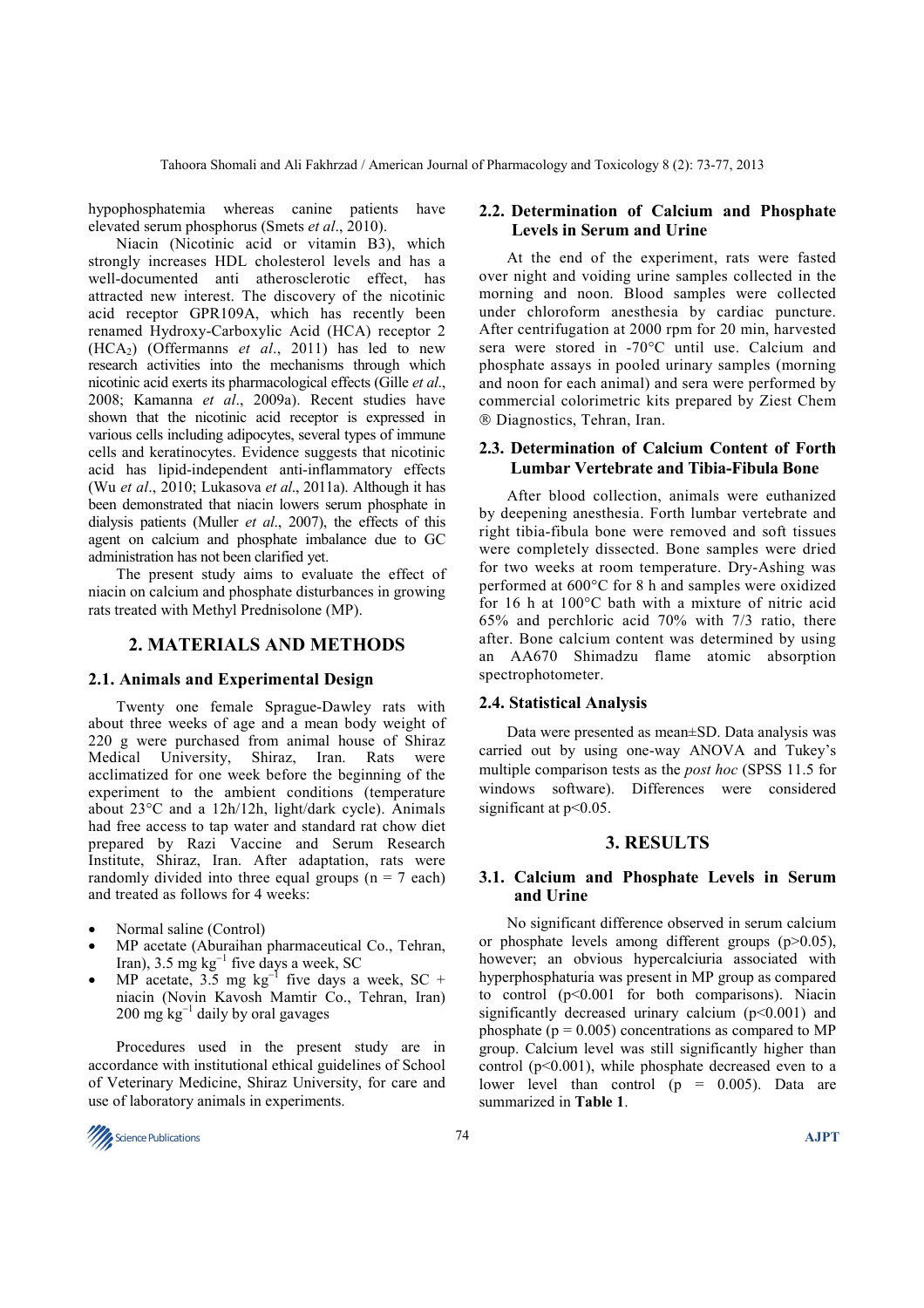Tahoora Shomali and Ali Fakhrzad / American Journal of Pharmacology and Toxicology 8 (2): 73-77, 2013

| Tapic 1. Defain and armary calendri and phosphate levels of fais in arrivedit groups at the end of Thi Week of treatment |                  |                  |                                 |  |  |
|--------------------------------------------------------------------------------------------------------------------------|------------------|------------------|---------------------------------|--|--|
|                                                                                                                          | Control          | MP               | $MP+N$                          |  |  |
| Serum calcium (mg/dl)                                                                                                    | $9.26 \pm 1.3$   | $10.66 \pm 1.23$ | $9.58 \pm 0.71$                 |  |  |
| Serum phosphate $(mg/dl)$                                                                                                | $5.52 \pm 0.81$  | $6.38 \pm 0.79$  | $5.43 \pm 0.57$                 |  |  |
| Urinary calcium $(mg/dl)$                                                                                                | $4.04\pm0.54$    | $11.03 \pm 1.13$ | $7.63 \pm 0.74$ <sup>*,#</sup>  |  |  |
| Urinary phosphate $(mg/dl)$                                                                                              | $62.84 \pm 15.9$ | $125 \pm 20.17$  | $29.75 \pm 5.42$ <sup>*,#</sup> |  |  |
|                                                                                                                          |                  |                  |                                 |  |  |

**Table 1.** Serum and urinary calcium and phosphate levels of rats in different groups at the end of 4th week of treatment

Control: Normal saline; MP: Methylprednisolone, 3.5 mg kg<sup>-1</sup> five days a week; MP+N: Methylprednisolone 3.5 mg kg<sup>-1</sup> five days a week + niacin 200 mg kg<sup>-1</sup> daily. <sup>\*</sup> and  $\#$  signs are used to demonstrate significant difference with control and MP group respectively  $(p<0.05)$ 

| Table 2. Calcium content of tibia-fibula bone and forth lumbar vertebrate of rats in different groups at the end of 4th week of treatment |
|-------------------------------------------------------------------------------------------------------------------------------------------|
|-------------------------------------------------------------------------------------------------------------------------------------------|

|                                               | ∠ontrol            | MP           | $MP+N$        |
|-----------------------------------------------|--------------------|--------------|---------------|
| Tibia-fibula bone $(mg/cm3)$                  | $207 + 21$         | $289 \pm 12$ | $297 \pm 15$  |
| Forth lumbar vertebrate (mg/cm <sup>3</sup> ) | 298±44             | $280 \pm 16$ | $307 \pm 1$   |
| the property of the con-<br>_____<br>_____    | $\sim$<br>.<br>___ | .            | $\sim$<br>___ |

Control: Normal saline; MP: Methylprednisolone, 3.5 mg kg<sup>-1</sup> five days a week; MP+N: Methylprednisolone 3.5 mg kg<sup>-1</sup> five days a week + niacin 200 mg kg<sup>−</sup><sup>1</sup> daily. No significant difference observed among groups

## **3.2. Calcium Content of Forth Lumbar Vertebrate and Tibia-Fibula Bone**

No significant difference observed in calcium content of forth lumbar vertebrate or tibia-fibula bone of rats in different groups (p>0.05). Data are presented in **Table 2**.

## **4. DISCUSSION**

 Prolonged GC use induces osteoporosis; the pathogenesis of this condition is multi factorial and includes GC-induced hypercalciuria (Duzen *et al*., 2012). Kruse *et al*. (1988) observed that GCs induce hyperphosphaturia due to decreased renal phosphate reabsorption not mediated by secondary hyperparathyroidism, as well as marked hypercalciuria in children. These researchers recommended administration of hydrochlorothiazide for correcting hypercalciuria and oral phosphate for hypophosphatemia and replacement of over excreted phosphate from kidneys.

 Rats were widely used as a model to study the efficacy of various treatments in the prevention of GCinduced bone loss (Li *et al*., 2007). In growing rats, the prevailing activity on the bone surfaces is modeling, with a linear growth which is rapid until 6 months (Erben, 1966). Our study shows that growing rats clearly exhibit hypercalciuria and hyperphosphaturia due to long term and high dose GC treatment and may be used as a model for evaluation of potential agents with effects on calcium or phosphate balance in this situation. As noted elsewhere, we did not observe significant changes in serum calcium and phosphate levels of MP treated rats. This is consistent with the findings of Wang *et al.* (2002) who observed that administration of MP to rats at the dosages of 2.5, 5, 10 and 20 mg  $kg^{-1}$  day<sup>-1</sup> for 4 weeks

does not affect serum calcium and phosphorus concentrations. These reaserches did not evaluate the urinary levels of this ions. It seems that the derangement in calcium and phosphate metabolism due to MP administration is not reflected in their serum concentartion in rats.

Niacin is required at doses of  $15{\text -}20$  mg day<sup>-1</sup> as a vitamin. However, when it is given in supraphysiological doses, exerts a variety of pharmacological effects (Lukasova *et al*., 2011b). Niacin administration in pharmacological doses seems to be relatively safe. Flushing and gastrointestinal symptoms such as dyspepsia, diarrhea or nausea are the most common unwanted effects of oral niacin therapy. These effects are harmless, never the less, flushing can affect patients' compliance. This effect has been reduced by using extended-release products (Kamanna *et al*., 2009b). Niacin, which strongly increases HDL cholesterol levels and has a well-documented clinical efficacy, has attracted new interest. Few studies are available which have addressed the effect of niacin on phosphorus metabolism. Recently, (Bostom *et al*., 2011) demonstrated that extended-release niacin/laropiprant (a PGD2 receptor antagonist for inhibition of flushing due to niacin) lowers serum phosphorus concentrations in diabetic patients with renal disorders. Moreover, Maccubbin *et al*. (2010) observed a reduction in serum phosphorus concentration of patients who have dyslipidemia and are free of advanced renal disease. As far as we know no study has addressed the effect of niacin on calcium and phosphate disturbances due to GC administration which establishes the rationality for our research.

 We observed that niacin significantly reduces urinary calcium and phosphate levels as compared to rats treated with GC alone. The effect of niacin on urinary

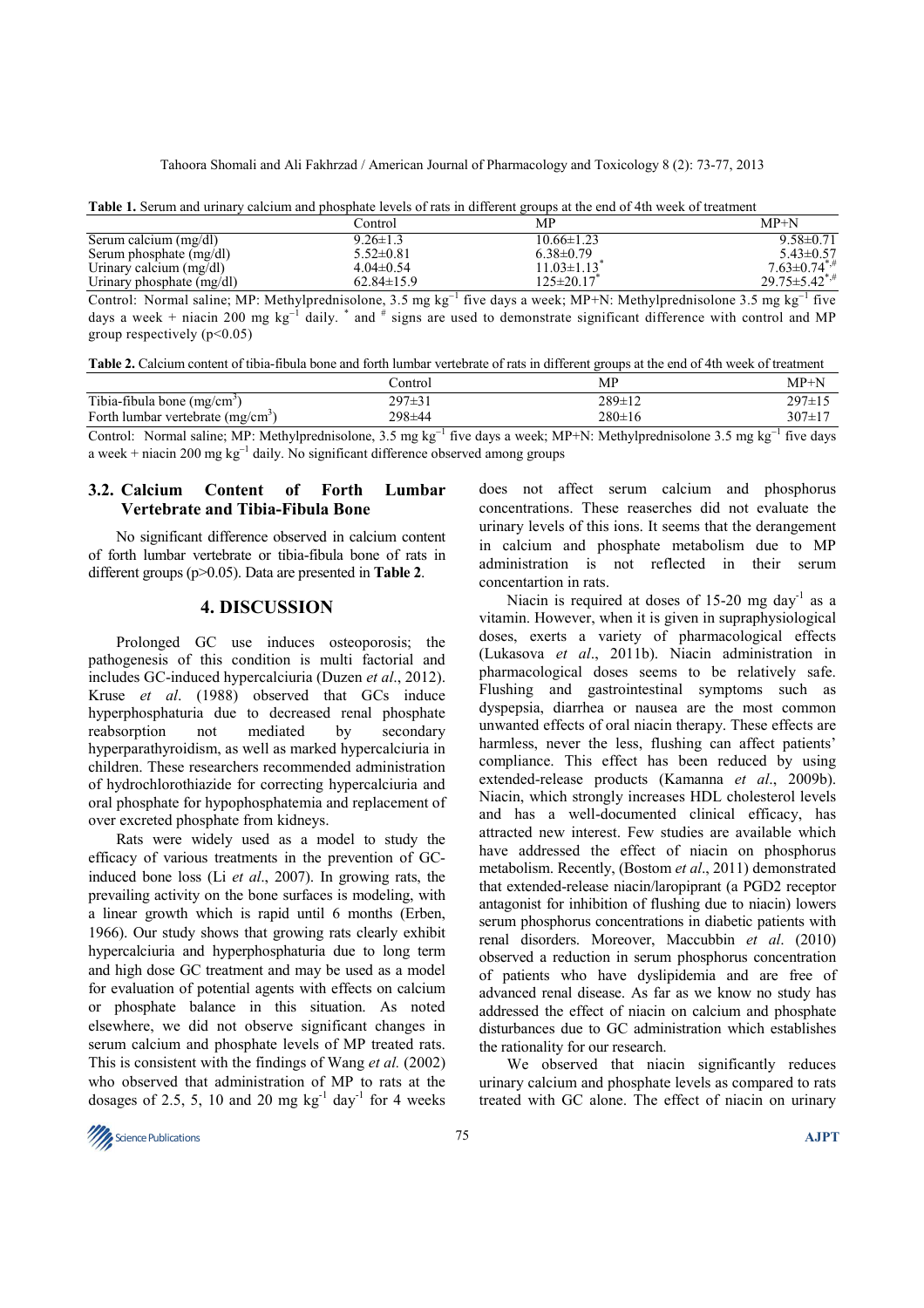phosphate level was so strong where it was reduced to levels even lower than control without any significant change in serum phosphate level as compared to control.

 Moreover, GC adiminstration did not result in a significant reduction in calcium content of forth lumbar vertebrate (as a cancellous bone) or tibia-fibula (as a cortical bone) as compared to control group, although a slight reduction was present in both bones. A possible explanation may be the relatively short period of GC treatment, where the loss of calcium from bones for compensation of serum calcium was not still detectable by flame atomic absorption. On the other hand, the effect of niacin on urinary calcium level was not associated with appreciable changes in calcium content of bones as compared to GC group, although this parameter was slightly higher in niacin treated group than GC group specially for lumbar vertebrate. Regardless of the relatively short term of the experiment, this may show that the effect of niacin on amelioration of hypercalciuria due to GC administration may be at least partly due to its plausible effects on other organs which are involved in calcium homeostasis, especially the kidneys. Although this is highly speculative and needs to be further investigated in future studies.

# **5. CONCLUSION**

 Niacin at its pharmacological dose can ameliorate hypercalciuria and hyperphosphaturia due to long term and high dose MP administration in growing rats without affecting bone calcium content. The possible mechanisms involved in this effect and its clinical importance needs to be clarified in further studies.

## **6. ACKNOWLEDGEMENT**

 Funding for this study was provided by School of Veterinary Medicine, Shiraz University, Shiraz, Iran.

# **7. REFERENCES**

- Bentur, L., J. Taisir and Y. Bentur, 2003. The effect of inhaled corticosteroids on the urinary calcium to creatinine ratio in childhood asthma. Therapie, 58: 313-316. DOI: 10.2515/therapie:2003048
- Bostom, A.G., A.A. MacLean, D. Maccubbin, D. Tipping and H. Giezek, 2011. Extended-release niacin/laropiprant lowers serum phosphorus concentrations in patients with type 2 diabetes. J. Clin. Lipidol., 5: 281-287. PMID: 21784373
- Duzen, O., R. Erkoc, H. Begenik, Y.U. Soyoral and M.N. Aldemir, 2012. The course of hypercalciuria and related markers of bone metabolism parameters associated with corticosteroid treatment. Ren Fail, 34: 338-342. PMID: 22260330
- Erben, R.G., 1966. Trabecular and endocortical bone surfaces in the rat: Modeling or remodeling. Anat. Rec., 246: 39-46. PMID: 8876822
- Faggiano, A., R. Pivonello, D. Melis, M. Filippella and C. Di Somma, 2003. Nephrolithiasis in Cushing's disease: Prevalence, etiopathogenesis and modification after disease cure. J. Clin. Endocrinol. Metab., 88: 2076-2080. PMID: 12727957
- Faggiano, J.W., N.D. Adams, J. Lemann, R.W. Gray and C.J. Thomas, 1982. Vitamin-D metabolites and parathyroid hormone in Cushing's syndromerelationship to calcium and phosphorus homeostasis. J. Clin. Endocrinol. Metab., 54: 1039- 1044. PMID: 6977549
- Gille, A., E.T. Bodor, K. Ahmed and S. Offermanns, 2008. Nicotinic acid: Pharmacological effects and mechanisms of action. Annu. Rev. Pharmacol. Toxicol., 48:79-106. PMID: 17705685
- Hess, R.S., P.H. Kass and C.R. Ward, 1998. Association between hyperadrenocorticism and development of calcium-containing uroliths in dogs with urolithiasis. J. Am. Vet. Med. Assoc., 212: 1889-1891. PMID: 9638187
- Kamanna, V.S., S.H. Ganji and M.L. Kashyap, 2009a. Niacin an old drug rejuvenated. Curr. Atheroscler. Rep., 11: 45-51. PMID: 19080727
- Kamanna, V.S., S.H. Ganji and M.L. Kashyap, 2009b. The mechanism and mitigation of niacin-induced flushing. Int. J. Clin. Pract., 63: 1369-1377. DOI: 10.1111/j.1742-1241.2009.02099.x
- Kruse, K., M. Busse, U. Kracht, U. Kruse and K. Wohlfart, 1988. Disorders of calcium and bone metabolism in glucocorticoid treatment. Monatsschr Kinderheilkd., 136: 237-242. PMID: 2841591
- Li, Y., Y. Li and W. Yang, 2007. Preventive Effects of nitroglycerine on glucocorticoid-induced osteoporosis in growing rats. J. Huazhong Univ. Sci. Technol. Med. Sci., 27: 528-531. PMID: 18060627
- Lukasova, M., C. Malaval, A. Gille, J. Kero and S. Offermanns, 2011a. Nicotinic acid inhibits progression of atherosclerosis in mice through its receptor GPR109A expressed by immune cells. J. Clin. Invest., 121: 1163-1173. PMID: 21317532